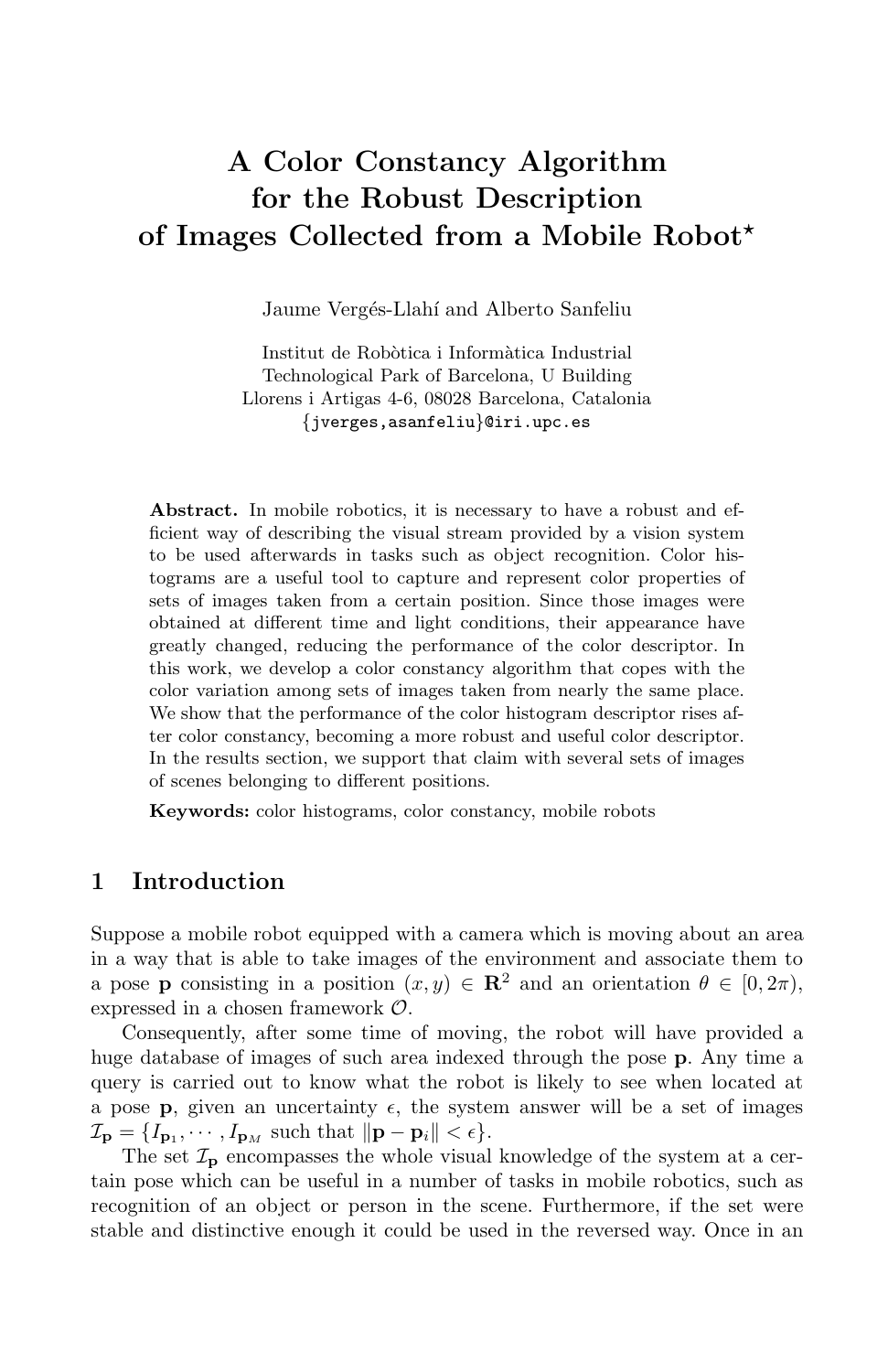unknown position, identify where the robot is located matching what it sees with the descriptors of different locations in a database previously gathered.

Aforementioned tasks require that any set  $\mathcal{I}_p$  should be described in a simple, generic and computationally inexpensive way. Additionally, the images in  $\mathcal{I}_p$ must be mutually comparable, i.e., look similar at close poses, and so their descriptors. In other words, any descriptor accounting for the visual information of  $\mathcal{I}_{\mathbf{p}}$  should be representative of the actual content of the scene at **p** and be unaffected by the presence of variations.

There are three main sources of variation in  $\mathcal{I}_{\mathbf{p}}$ . First,  $\|\mathbf{p}_i - \mathbf{p}_j\| < \epsilon$  implies the points of view where the images were taken from are not exactly the same, so are not the images  $I_{\mathbf{p}_i}$  and  $I_{\mathbf{p}_j}$ . Secondly, some objects may have appeared, disappeared or just changed their relative position in images taken at different times due to independent movement or mutual occlusions. Third, objects can look differently due to changes in the position relative to light sources, but also to a variation through time of those lights.

This paper focuses on a framework to describe sets of images in a simple, generic and compact way coping with the previous sources of variation. First, we employ the  $\alpha$ -trimmed average histogram to integrate the images in one descriptor by analogy to the problem of representing a group of frames in a video by their color histograms [1]. Since our images have greater color variation, we apply a color constancy technique to improve the descriptor stability. At the end, we show the performance of the descriptor and its improvement after using the color constancy step. This way, we get a robust representation of an area build up by different color histograms reduced to a canonic light conditions and combined in a way that outliers and light variation have been greatly reduced.

## **2 Descriptor of a Set of Images (SoI)**

Our problem is close to that of finding a general framework for an efficient representation of video sequences, where the goal is usually to develop fast and robust algorithms for the identification of the video segment to which a query belongs [2]. In both cases, there is a set of images to be reduced to an efficient, robust and stable descriptor which can be used in a content-based query.

A generic mechanism to describe the content in a video sequence is the shotbased representation model. Once the shot is selected, it is customary to describe the visual and color content of shots using key frames and key frame histograms, respectively. Another framework is the groups of frames that are collections of frames selected according to a certain criterion. It is more flexible and general than the shot-based approach and well-suited for representing the sequential and hierarchical nature of video data.

Although the key frame histogram is a very simple descriptor of the color content of a shot, it is highly dependent on the selection criterion of the representative frame(s) and may lead to unreliable results. A more favourable approach is to consider the color content of *all* frames within a shot. Considering different strategies to get this *cumulative* color histogram, the simplest approach is the mean histogram, though potential problems with its sensitivity to outliers may make advisable the use of the median [1].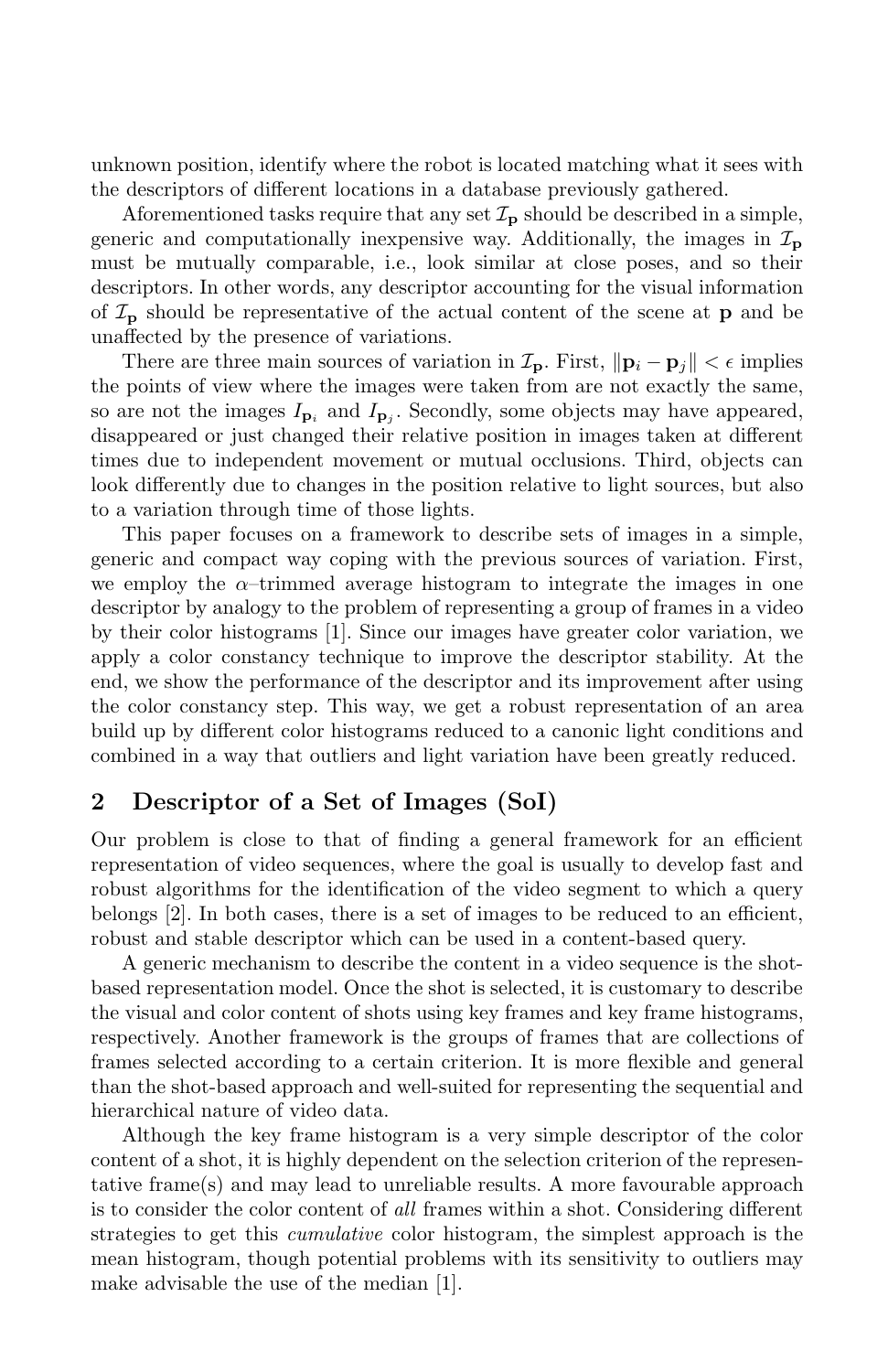An alternative approach for computing the histogram of a set of images (SoI) is to define a family of  $\alpha$ -trimmed average histograms [1], obtained by sorting the set of image histogram values for each bin in ascending order and averaging only the central  $M - 2|\alpha M|$  elements of the ordered array, where M is the number of images in the SoI. Then, each bin  $j$  is computed as

$$
\alpha TrimHist(j,\alpha) = \frac{1}{M - 2\lfloor \alpha M \rfloor} \sum_{i=\lfloor \alpha M \rfloor+1}^{M-\lfloor \alpha M \rfloor} \tilde{\mathcal{H}}_i(j) \tag{1}
$$

where  $\{\tilde{\mathcal{H}}_1(j),\ldots,\tilde{\mathcal{H}}_M(j)\}\$ is the sorted array of image histogram values for the  $j^{th}$  bin, i.e.,  $\{\mathcal{H}_1(j), \ldots, \mathcal{H}_M(j)\}\$ . The trimming parameter  $\alpha \in [0, \frac{1}{2}],$  controls the number of data points excluded from the average computation. While  $\alpha = 0$ corresponds to the mean histogram,  $\alpha = \frac{1}{2}$  computes the median one.

The interest of the above aggregation scheme is that of reducing the effect of outliers such as those belonging to objects that appear or disappear in the frames embodied in a SoI while easily encompassing either the mean or the median by tuning the  $\alpha$  parameter. Additionally, the use of histograms minimizes the importance of relative positions of the objects in the scene. This way, two out of three main variation sources are reduced using those descriptors.

The third source of variability, illumination, needs special consideration. The kind of sequences in video data [1] have a relatively small light variation within a shot since a great effort in the visual uniformity of sequences has been put during the shooting and post-production. Nevertheless, in the case of images taken from a mobile robot, no control on the illumination can be done and the images belonging to the same SoI may have been taken at different times implying greater light variations which affect the color of the objects in the scene, as appreciated in Fig. (1).

## **3 Color Constancy in a Set of Images**

Images in a SoI may present some degree of color variation due to changing light conditions. Our approach consists in reducing this variation before aggregating their color histograms using Eq. (1). On that purpose, we compute for every image in a SoI the set of all feasible color mappings rendering the image back to a canonical illumination – corresponding to a canonical image selected from the SoI – and selecting one mapping afterwards based on a measure of its likelihood.

More precisely, let  $I_c$  and  $I_a$  be the *canonic* and the *actual* images, respectively, picturing pretty much a similar scene since they are taken at nearly the same pose under two different illuminations. Our aim is to find the most likely color transformation T which maps the pixel colors of image  $I_a$  as close to those of image  $I_c$  as possible, hence reducing the color variation in the SoI. We now sketch the basis of our color constancy algorithm.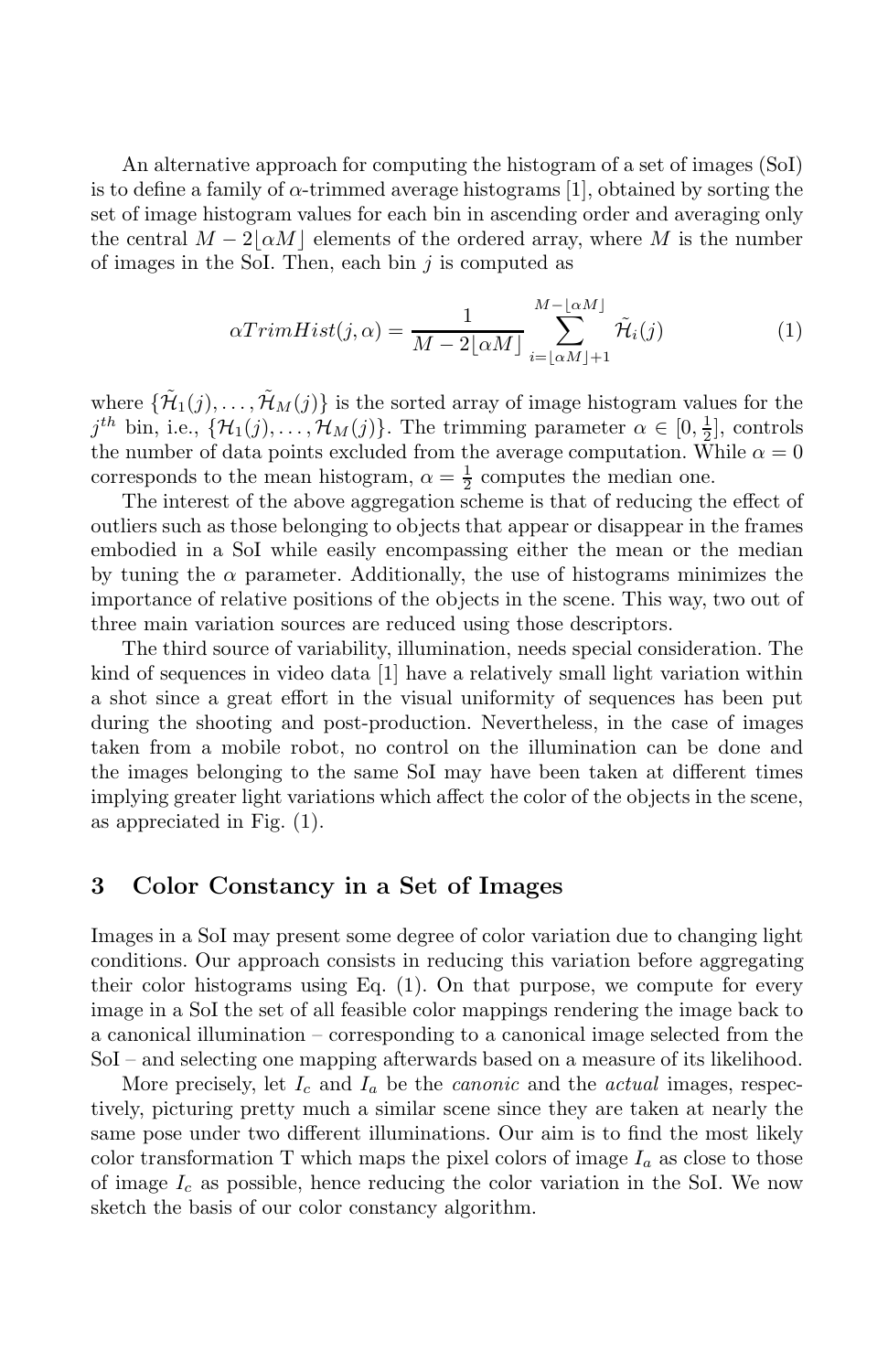

**Fig. 1.** Images taken nearly at the same a pose.

## **3.1 Likelihood Function**

First, we introduce some notation and definitions. We note as  $\mathcal{I} \subset \mathbb{R}^n$  a certain set of colors. Those colors can come from a specified color gamut or an image I. We also get the color histogram  $\mathcal{H}(\mathcal{I})$  from *I*. If the mapping  $T \in \mathcal{I}$  is applied to every color in  $\mathcal I$ , the transformed set  $T(\mathcal I)$  is obtained.  $\mathcal I$  is the set of all feasible color mappings.

In general, given two color sets,  $\mathcal{I}_a$  and  $\mathcal{I}_c$ , a model of color change is a mapping T  $\in \mathcal{T}$  so that  $T(\mathbf{s}) = \mathbf{q}$ , where  $\mathbf{s} \in \mathcal{I}_a$  and  $\mathbf{q} \in \mathcal{I}_c$  are corresponding colors. Finally, the set of feasible mappings can be defined as  $\mathcal{T} = \{T = G(s, q) | \forall s \in \mathcal{F} \}$  $\mathcal{I}_a$  and  $\forall \mathbf{q} \in \mathcal{I}_c$ , where G is a *recovery scheme* (a function or an algorithm) computing one single mapping T out of two colors **s** and **q**.

The color constancy algorithm will select the most likely transformation  $T$ from the set T. Therefore, if  $\mathcal{L}_{G}(T | \mathcal{I}_{a}, \mathcal{I}_{c})$  is a function computing the likelihood for every mapping  $T \in \mathcal{T}$ , the algorithm finds the mapping that

$$
\hat{\mathbf{T}} = \operatorname{argmax} \{ \mathcal{L}_{\mathbf{G}} \left( \mathbf{T} | \mathcal{I}_a, \mathcal{I}_c \right), \mathbf{T} \in \mathcal{T} \}
$$
\n(2)

A likelihood function  $\mathcal{L}_G$  can be related to a probability function Pr in the way  $\mathcal{L}_{G}(T|\mathcal{I}_{a}, \mathcal{I}_{c}) = log(Pr(T|\mathcal{I}_{a}, \mathcal{I}_{c}))$ . So, first we must get a value for the probability Pr of a certain mapping T. As an estimate of  $Pr(T|\mathcal{I}_a, \mathcal{I}_c)$  we use the histogram of the set of feasible mappings,  $\mathcal{H}(\mathcal{T})$ , computed from the sets  $\mathcal{I}_a$  and  $\mathcal{I}_c$  and the recovery scheme G. The key idea is that the more likely a mapping *is, the more frequent it should be in the histogram*  $H(T)$ .

Let  $G^{-1}(T) = \{(\mathbf{s}, \mathbf{q}) \in \mathcal{I}_a \times \mathcal{I}_c | G(\mathbf{s}, \mathbf{q}) = T\}$  be the set of all pairs  $(\mathbf{s}, \mathbf{q})$  giving rise to a certain mapping T using the recovery scheme G. The set  $G^{-1}(T)$  can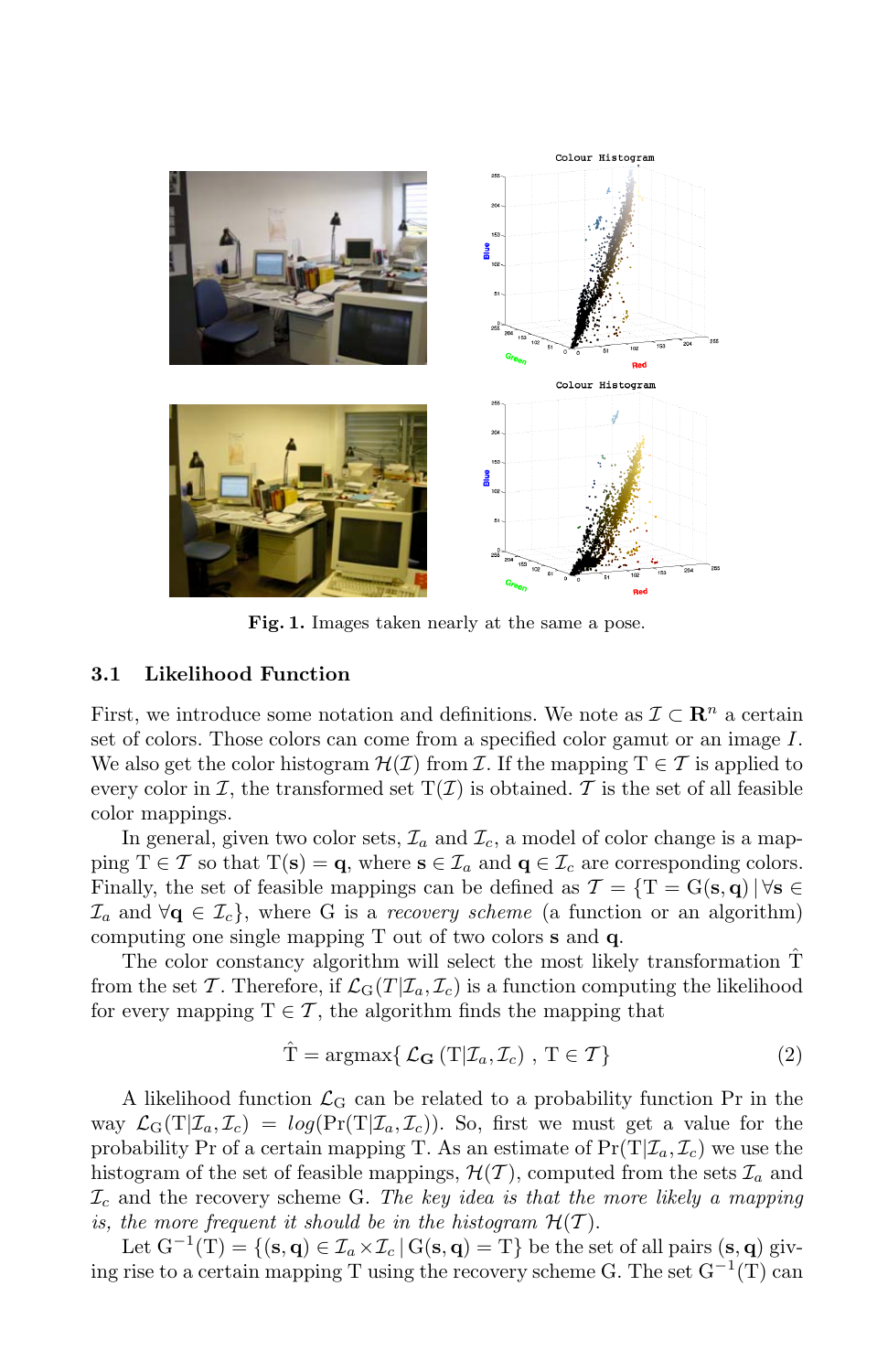be taken instead of T since  $G^{-1}(T) = G^{-1}(T') \Leftrightarrow T = T'$ . Hence,  $Pr(T|\mathcal{I}_a, \mathcal{I}_c)$ is estimated as  $Pr(G^{-1}(T)|\mathcal{I}_a, \mathcal{I}_c))$ .

In addition, since our color sets are discrete,  $G^{-1}(T)$  can be thought as a finite disjoint union of singletons  $\{(\mathbf{s}, \mathbf{q})\}$ . Each singleton  $\{(\mathbf{s}, \mathbf{q})\} \in \mathcal{I}_a \times \mathcal{I}_c$  can be further divided in two different pieces, namely,  $\{s\} \in \mathcal{I}_a$  and  $\{q\} \in \mathcal{I}_c$ , which can be assumed to be independent. Therefore,

$$
Pr((s, q)|\mathcal{I}_a, \mathcal{I}_c) = Pr(s|\mathcal{I}_a) \cdot Pr(q|\mathcal{I}_c)
$$
\n(3)

where  $Pr(s|\mathcal{I}_a)$  and  $Pr(q|\mathcal{I}_c)$  estimates come from their corresponding bins in histograms  $\mathcal{H}(\mathcal{I}_a)$  and  $\mathcal{H}(\mathcal{I}_c)$ , respectively. Then,

$$
Pr(T|\mathcal{I}_a, \mathcal{I}_c)) = \sum_{\forall (\mathbf{s}, \mathbf{q}) \in G^{-1}(T)} Pr(\mathbf{s}|\mathcal{I}_a) \cdot Pr(\mathbf{q}|\mathcal{I}_c)
$$
(4)

That is, the frequency of the bin corresponding to a mapping T in the histogram of feasible mappings  $\mathcal{H}(\mathcal{T})$  can be computed adding the product of frequencies of the two bins in  $\mathcal{H}(\mathcal{I}_a)$  and  $\mathcal{H}(\mathcal{I}_c)$  corresponding to all the color pairs giving rise to the mapping T by means of the recovery scheme G.

In order to improve the robustness of Eq. (4), a measure of similarity between the transformed set  $T(\mathcal{I}_a)$  and the canonical set  $\mathcal{I}_c$  is taken into account which evaluates the performance of a particular mapping. We use the Swain&Ballard intersection measure [3] defined as  $\cap(\mathcal{H},\mathcal{M}) = \sum_{k} \min\{H_k, M_k\} \in [0,1]$  for its computational simplicity. This measure is helpful in practice to eliminate outlier mappings among the set of candidates.

Finally, we joint the probability and performance of a mapping in a single likelihood function as follows

$$
\mathcal{L}_{\mathcal{G}}(\mathcal{T}|\mathcal{I}_a, \mathcal{I}_c) = \log(\cap(\mathcal{T}(\mathcal{H}_a), \mathcal{H}_c)) \cdot \Pr(\mathcal{T}|\mathcal{I}_a, \mathcal{I}_c))
$$
(5)

where  $\mathcal{H}_a = \mathcal{H}(\mathcal{I}_a), \mathcal{H}_c = \mathcal{H}(\mathcal{I}_c)$  and  $\Pr(\mathrm{T}|\mathcal{I}_a, \mathcal{I}_c)$  is as in Eq. (4). Furthermore,  $T(\mathcal{H})$  is the transformation of a histogram  $\mathcal{H}$  by T.

#### **3.2 Color Change Model and Recovery Scheme**

To complete the previous scheme, the kind of color coordinates and the model of color change T as well as the recovery function G must be explicitly stated.

First, colors are vectors in  $\mathbb{R}^n$ , where  $n = 3$  in a  $(R, G, B)$  color space or n = 2 in a *chromaticity space*. In our case, to alleviate problems found in images with specularities or shades, and to reduce at the same time the computational burden, we use the *perspective color coordinates*  $(r, g) = (R/B, G/B)$  defined by Finlayson in [4] which discard intensity. Finlayson and Hordley proved in [5] that the set of feasible mappings computed in a  $3D$  space and projected into a 2D space afterward is the same as the set computed directly in a 2D space.

A general lineal color change model can be mathematically describe as  $T(s)$  =  $T \cdot s = q$ , where  $T \in M_n(R)$  is a square matrix encompassing a particular color change between two different lights [6]. A reasonable tradeoff between simplicity and performance can be attained employing a diagonal model [6, 7, 4]. This model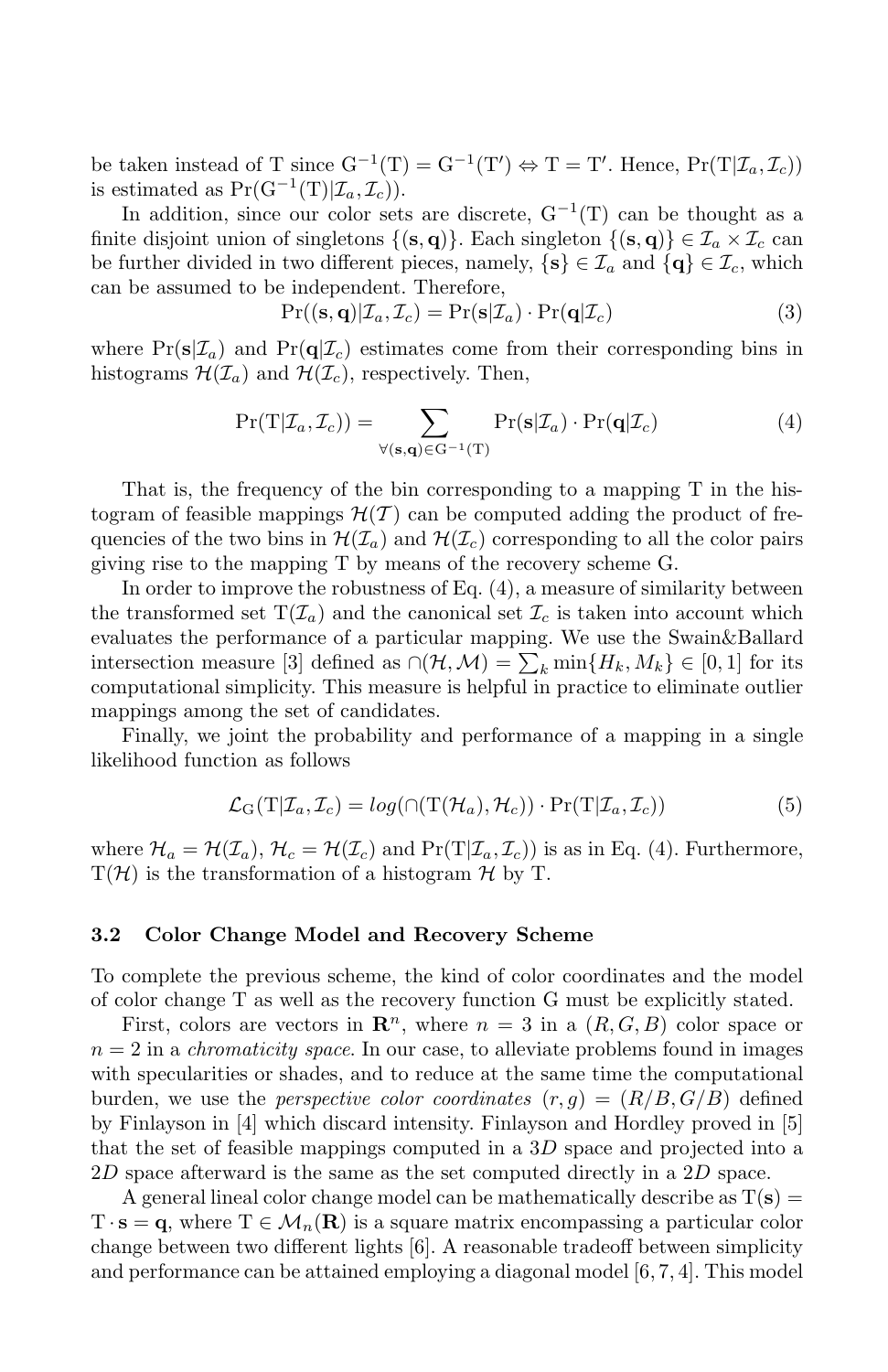assumes color sensors are completely uncorrelated and any change in the light arriving to them equates to independently scaling each channel value, that is,  $T = diag(t_1, \ldots, t_n)$ . Equivalently, T can be also expressed as a vector  $\mathbf{t} =$  $(t_1,...,t_n) \in \mathbb{R}^n$ . Therefore, for any pair  $(\mathbf{s}, \mathbf{q}) \in \mathcal{I}_a \times \mathcal{I}_c$ , the color change model we use is

$$
T: \mathcal{I}_a \longrightarrow \mathcal{I}_c\n\mathbf{s} \longmapsto T(\mathbf{s}) = T \cdot \mathbf{s} = \mathbf{q}
$$
\n(6)

and the recovery scheme is

$$
\mathbf{G} : \mathcal{I}_a \times \mathcal{I}_c \longrightarrow \mathcal{T} \subset \mathbf{R}^n
$$
  
\n
$$
(\mathbf{s}, \mathbf{q}) \longmapsto \mathbf{G}(\mathbf{s}, \mathbf{q}) = (\frac{q_1}{s_1}, \dots, \frac{q_n}{s_n}) = \mathbf{t}
$$
\n(7)

where  $\mathcal{T} = \{(\frac{q_1}{s_1}, \ldots, \frac{q_n}{s_n}) | \forall (\mathbf{s}, \mathbf{q}) \in \mathcal{I}_a \times \mathcal{I}_c \}.$ 

#### **3.3 A Color Constant Set of Images**

Once a *canonical* image  $I_c \in \mathcal{I}$  is selected, we apply the previous color constancy to the set  $\{I_1,\ldots,I_M\}$  employing their color histograms  $\{\mathcal{H}_1,\ldots,\mathcal{H}_M\}$  and the canonical  $\mathcal{H}_c$ . Afterward, the set  $\{T_1(\mathcal{H}_1),...,T_M(\mathcal{H}_M)\}\$  of transformed histograms can be used to generate the  $\alpha$ -trimmed average histogram defined in Eq. (1) representing the whole SoI, noted as  $\mathcal{H}_{Sol}$ .

## **4 Results**

We want to show how the performance of the scene description  $\mathcal{H}_{Sol}$  improves after using our color constancy algorithm. A natural way to measure the fidelity of these descriptors is in terms of the average error  $E_{H_{Sol}}$  within a set of images defined in [1] as the average of the accumulated distance between each image histogram  $\mathcal{H}_i$  in the SoI and the SoI histogram  $\mathcal{H}_{Sol}$ .

$$
E_{\mathcal{H}_{Sol}} = \frac{1}{M} \sum_{i=1}^{M} \sum_{j=1}^{N} |\mathcal{H}_i(j) - \mathcal{H}_{Sol}(j)|
$$
 (8)

where N and M are the number of bins and that of images, respectively. This error provides a consistent way to assess the performance of the proposed descriptor. The less representative of the color content of the SoI the descriptor is, the greater the error measure is.

Our database consist in a set of 21 images at five different poses and with very different light conditions picturing a regular office environment. The canonical image of these scenes can be seen in the leftmost column of Fig. (2). The first four scenes have 3 images each, while the last one has 9. Besides, images belonging to the same scene have appreciable variations in the point of view and light conditions, as depicted in Fig. (1). The group with a greater variation is the last one, where there are occlusions and some objects have appeared or disappeared.

The rightmost column in Fig. (2) shows the error  $E_{\mathcal{H}_{Sol}}$  as a function of the trimming parameter  $\alpha$ . The results obtained if no color constancy step – No CC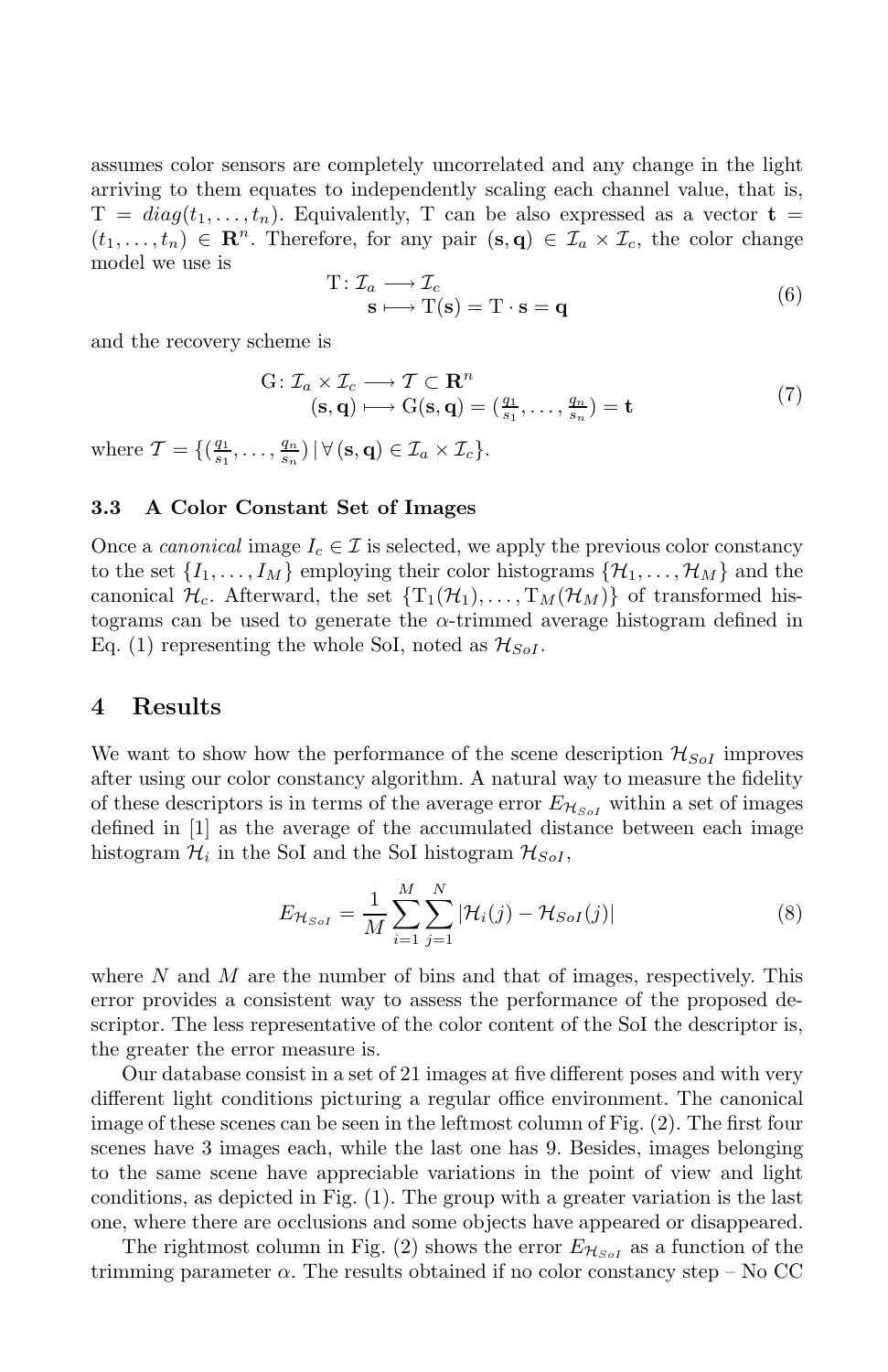

**Fig. 2.** Scenes and Performance plots.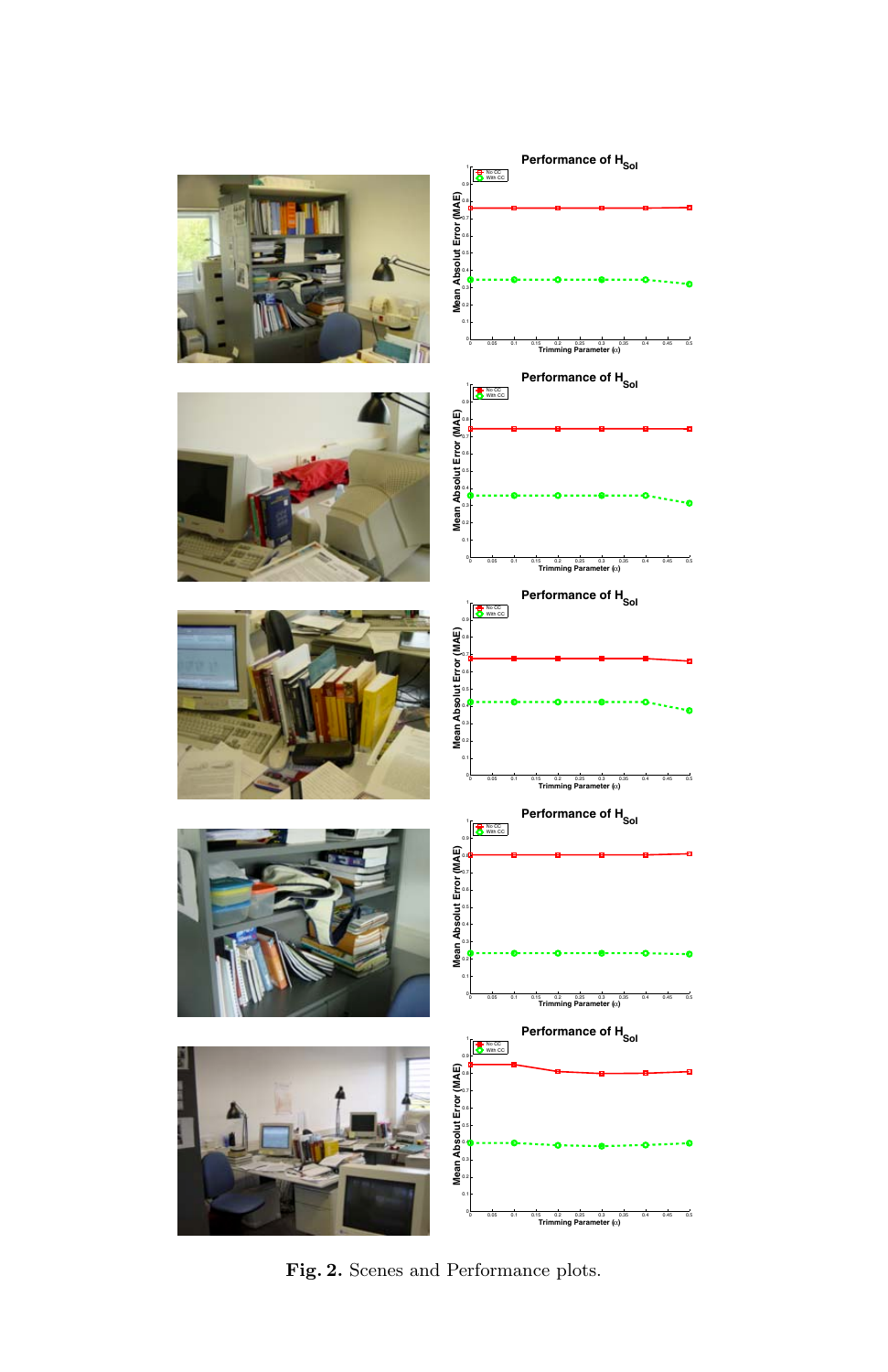**Table 1.** No Color Constancy Step.

| Scene Mean Std   Max   Min   |                              |  |  |
|------------------------------|------------------------------|--|--|
| No.1 0.760 0.001 0.763 0.760 |                              |  |  |
|                              | No.2 0.744 0.000 0.744 0.743 |  |  |
|                              | No.3 0.673 0.006 0.676 0.661 |  |  |
|                              | No.4 0.804 0.003 0.809 0.802 |  |  |
|                              | No.5 0.820 0.024 0.851 0.799 |  |  |

**Table 2.** With Color Constancy Step.

|                              |                              |  | Scene Mean Std Max Min % Red. |
|------------------------------|------------------------------|--|-------------------------------|
| No.1 0.341 0.010 0.345 0.320 |                              |  | 55.13                         |
| No.2 0.350 0.018 0.358 0.313 |                              |  | 52.96                         |
| No.3 0.415 0.020 0.424 0.374 |                              |  | 38.34                         |
|                              | No.4 0.232 0.002 0.233 0.227 |  | 71.14                         |
| No.5 0.389 0.008 0.396 0.378 |                              |  | 52.56                         |

– is applied are plotted with a red solid line with squares, while those obtained after the color constancy step – With  $CC$  – are depicted with a green dashed line with circles. To clarify numerically those results, we have expressed the mean, standard deviation, maximum and minimum values of these plots in Table 1 and 2, as well as the error reduction in the last column in Table 2.

The results clearly show there has been a reduction (54% in average) of the error  $E_{\mathcal{H}_{Sol}}$  between the image histograms  $\mathcal{H}_i$  and the scene descriptor  $\mathcal{H}_{Sol}$ after the color constancy step, which means a decrease of the internal image variation and an improvement for representativeness of SoI by the proposed scene descriptor. Furthermore, the obtained error reduction is far greater than that achieved by only tuning the trimming parameter, which means that a simpler descriptor could be used instead, for example, by only employing the mean  $(\alpha =$ 0) or the median  $(\alpha = 1/2)$  to compute  $\mathcal{H}_{Sol}$ .

# **5 Conclusions**

This paper has exposed the problem of obtaining a global color-based description of a set of images captured from a mobile robot picturing a particular location. Our main concern has been to generate a kind of descriptors robust to a certain number of sources of variation, being color variation due to illumination changes the most important one to cope with among images taken from a mobile platform. As a result, we have shown that a reduction in the average error between the histograms of the set images and the histogram describing the whole set can be attained by applying a color constancy step. The color descriptor is then more robust and representative of the set since its color variation has been greatly reduced. A future work would be the extension of these descriptors to the task of robot localization only by means of the set of captured images.

## **References**

- 1. Ferman, A.M., Tekalp, A.M., Mehrotra, R.: Robust color histogram descriptors for video segment retrival and identification. IEEE Trans. on Image Processing **11** (2002) 497–508
- 2. Idris, F., Panchanathan, S.: Review of image and video indexing techniques. Journal of Visual Communication and Image Representation **8** (1997) 146–166
- 3. Swain, M., Ballard, D.: Indexing via color histograms. In: Proc. Int. Conf. on Computer Vision. (1990) 390–393